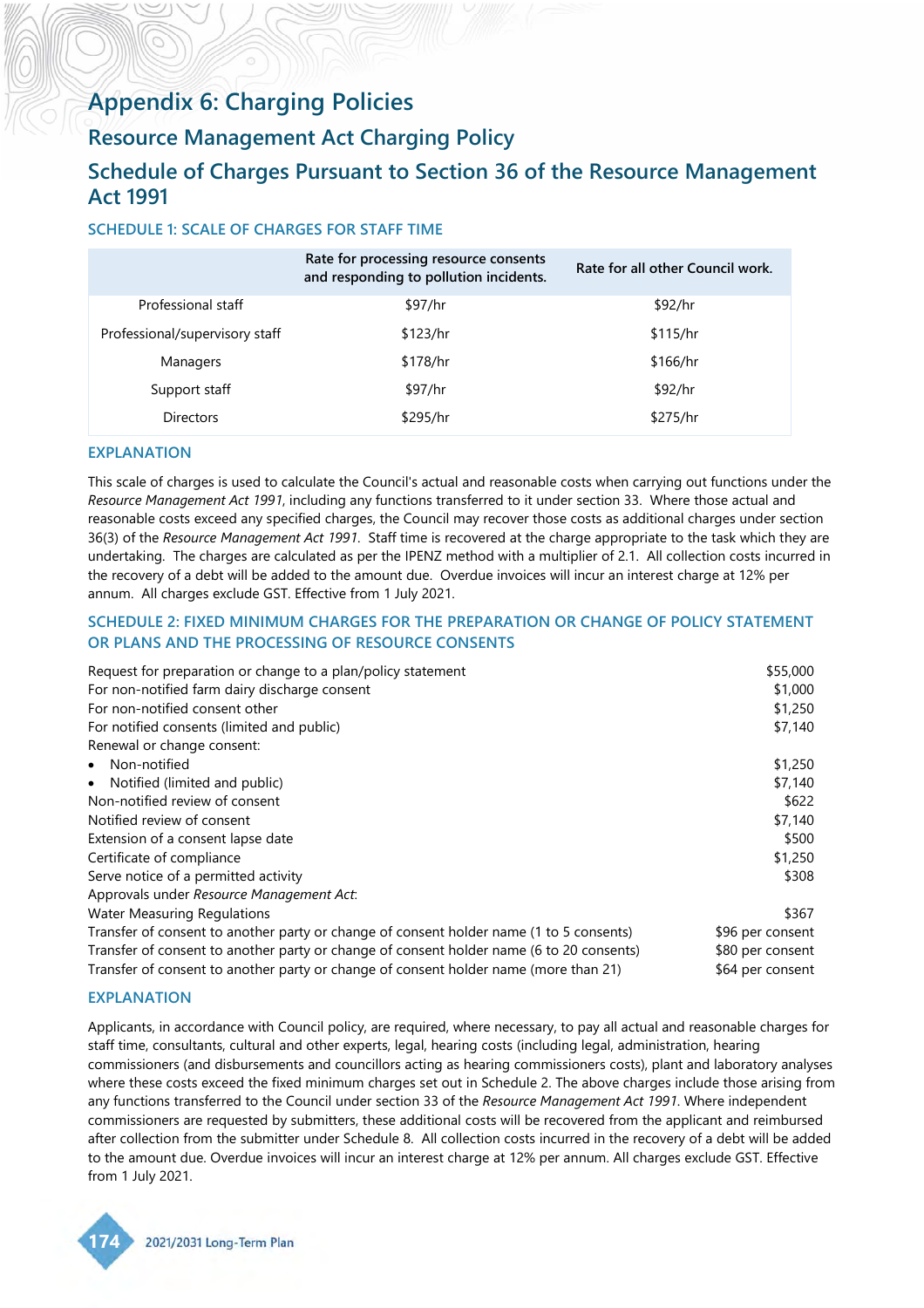#### <span id="page-1-0"></span>**SCHEDULE 3: SCALE OF CHARGES FOR THE USE OF PLANT**

BTEX Absorption Disk **\$541.00** per sample Deposition gauge **\$51.00** per month Drager air sampler \$40.80 per sample DusTrak desktop monitor (PM10) **by the state of the state of the state of the state of the state of the state of the state of the state of the state of the state of the state of the state of the state of the state of the s** DusTrak handheld \$30.60 per deployment Gastec air sampler  $$51.00$  per sample Multigas monitor  $$102.00$ per deployment Passive absorption disks **\$173.00** per sample Black Disc **10.20** per deployment **10.20** per deployment Contolotron \$153.00 per day Electric fishing equipment **Electric fishing equipment**  $\frac{1}{255.00}$  per day Fyke net **\$30.60 per deployment** G-minnow trap  $\sim$  50.20 per deployment Macroinvertebrate sample processing the state of the state of the state of the state of the state of the state of the state of the state of the state of the state of the state of the state of the state of the state of the Miscellaneous fish survey equipment  $$102.00$  per survey Periphyton aspirator  $$102.00$  per day Portable dissolved oxygen sensor **by a straight of the sensor** \$357.00 per month Spotlight Surveys **Spotlight Surveys**  $\sim$  S30.60 per night survey Vandorn sampler **but a struck of the set of the set of the set of the set of the set of the set of the set of the set of the set of the set of the set of the set of the set of the set of the set of the set of the set of th** Waitaha Sonde \$5,100.00 per year Bladder pump \$112.00 per day Bladder pump-bladder \$17.90 per item Disposable Bailer \$20.40 per sample Electrical submersible pump **but a submersible** pump **but a submersible** pump **\$51.00 per day** Groundwater level logger  $$184.00$  per year Groundwater Sample tubing – bladder **\$3.20per metre** \$3.20per metre Groundwater Sample tubing – drop tube \$2.00 per metre Groundwater Sample tubing – peristaltic and the state of the state of the state of the state of the state of the state of the state of the state of the state of the state of the state of the state of the state of the state Peristaltic Pump **\$61.20** per day Portable (12v) groundwater pump **by a strategies of the strategies of the strategies of the strategies of the strategies of the strategies of the strategies of the strategies of the strategies of the strategies of the stra** Motorboat Delia S<br>
\$2,040.00 per day Quad bike \$357.00 per day RTK GPS survey equipment **\$306.00** per day Single axle trailer  $$71.40$  per day Spill Response Trailer  $\sim$  8255.00 per day Spray Unit \$204.00 per day \$204.00 per day \$204.00 per day \$204.00 per day \$204.00 per day \$204.00 per day \$204.00 per day \$204.00 per day \$204.00 per day \$204.00 per day \$204.00 per day \$204.00 per day \$204.00 per day \$20 Survey equipment – digital dumpy level **\$102.00 per day** \$102.00 per day Tandem trailer \$96.90 per day and the state of the state of the state of the state of the state of the state of the state of the state of the state of the state of the state of the state of the state of the state of the st Teryx ATV \$510.00 per day Traffic management (TMS) **\$88.70** per hour Bertrand Rd hydrometric equipment **Example 2018 Bertrand Rd hydrometric equipment**  $\frac{1}{2}$ Cell telemetry \$30.60 per month Data Logger early and the state of the state of the state of the state of the state of the state of the state of the state of the state of the state of the state of the state of the state of the state of the state of the s Hydrological gauging equipment (M9) **\$184.00** per gauging \$184.00 per gauging Hydrological gauging equipment (wading) **\$76.50 per gauging** \$76.50 per gauging In stream temperature monitor **EXECUTE:** In stream temperature monitor **\$25.50** per month Mangaehu hydrometric equipment **by a straight and the set of the set of the set of the set of the set of the set of the set of the set of the set of the set of the set of the set of the set of the set of the set of the set** Mangati Environmental Sensors **by a strategies of the sense of the sense of the sense of the sense of the sense of the sense of the sense of the sense of the sense of the sense of the sense of the sense of the sense of the** Mangati hydrometric equipment **by a straight and the set of the set of the set of the set of the set of the set of the set of the set of the set of the set of the set of the set of the set of the set of the set of the set** Mangawhero-iti hydrometric equipment  $$1,187.00$  per year Oaonui hydrometric equipment \$385.00 per year Patea McColl's bridge hydrometric equipment **\$1,191.00** per year Patea Skinner Rd hydrometric equipment **\$534.00 per year** \$534.00 per year Radio Telemetry **1988 Radio Telemetry 1988 1998 1998 1998 1999 1999 1999 1999 1999 1999 1999 1999 1999 1999 1999 1999 1999 1999 1999 1999 1999 1999 1999 1999 1999 1999** RNZ Uriti Telemetry **\$5,000 per year** Repair Parts (battery/fuse/cable) 6. The part of the state of the state of the state of the state of the state of the state of the state of the state of the state of the state of the state of the state of the state of the Surrey Road Telemetry **\$5,000 per year** \$5,000 per year Standard hydrometric equipment **\$1,772.00** per year

Working with people | caring for Taranaki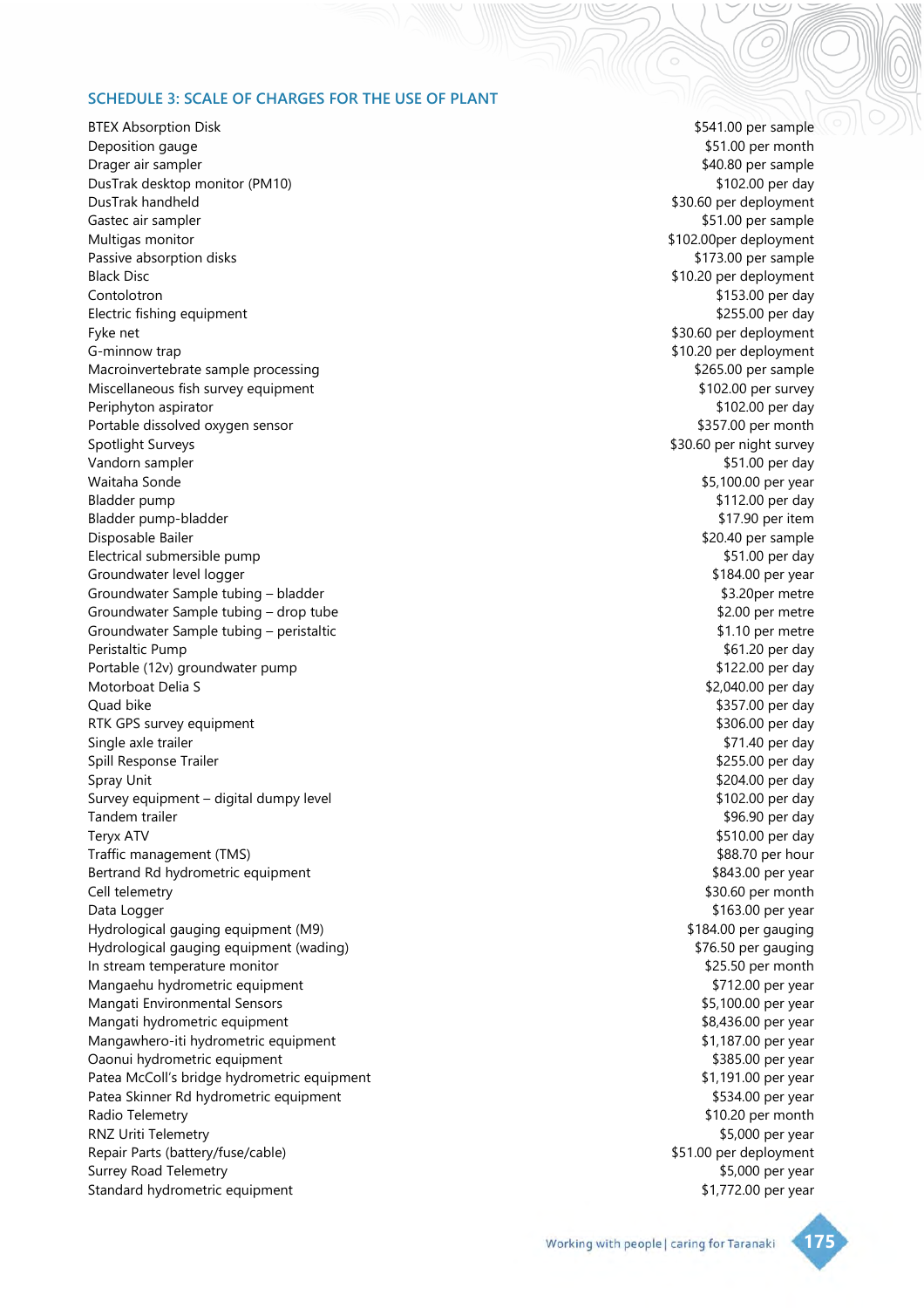<span id="page-2-0"></span>Tangahoe hydrometric equipment **\$619.00** per year Tawhiti hydrometric equipment (lower) **1.573.00 per year** \$1,573.00 per year Tawhiti hydrometric equipment (upper) **by the set of the set of the set of the set of the set of the set of the set of the set of the set of the set of the set of the set of the set of the set of the set of the set of the** Waingongoro hydrometric equipment **by the set of the set of the set of the set of the set of the set of the set o** Waitaha hydrometric equipment **\$7,356.00** per year Rain Gauge Calibration **by Calibration**  $\sim$  8306.00 per deployment Chlorine Meter \$18.90 per use Multi-parameter Field Meter **by a struck of the struck of the struck** of the struck of the struck of the struck of the struck of the struck of the struck of the struck of the struck of the struck of the struck of the struc

#### **EXPLANATION**

This scale of charges is used to calculate the Council's actual and reasonable costs when carrying out functions under the *Resource Management Act 1991*. Where those actual and reasonable costs exceed any specified amounts, the Council may recover those costs as additional charges under section 36(3) of the *Resource Management Act 1991*. The use of materials stored in the spill response trailer and/or used in spill response will be recovered from the spiller on an actual and reasonable basis. All collection costs incurred in the recovery of a debt will be added to the amount due. Overdue invoices will incur an interest charge at 12% per annum. All charges exclude GST. Effective from 1 July 2021.

#### **SCHEDULE 4: FIXED MINIMUM CHARGES FOR LABORATORY ANALYSES**

The Council has engaged a contract laboratory, RJ Hill Laboratories Ltd, to undertake the Council's regular sample analysis. Pricing of analysis is set out in the Council's contract with the supplier, these negotiated prices are subject to commercial sensitivity and therefore are not published in detail in this schedule. The Council's approach to calculating laboratory analysis charges is to use the original contract pricing with the application of a handling cost (of \$4.43) per analysis method which provides for the time required to coordinate and maintain this service. Total costs of analysis including the adjustment will be made available on request. An explanation of the methods used for laboratory analyses is available on request.

#### **EXPLANATION**

This schedule sets out the Council's approach to recovering actual and reasonable costs of laboratory analysis when carrying out functions under the *Resource Management Act 1991*. Where those actual and reasonable costs exceed the fixed charges in this schedule, the Council may recover those costs as additional charges under section 36(3) of the *Resource Management Act 1991*. An explanation of the methods used for laboratory analyses is available on request. All collection costs incurred in the recovery of a debt will be added to the amount due. Overdue invoices will incur an interest charge at 12% per annum. Charges exclude GST. Effective from 1 July 2021.

## **SCHEDULE 5: FIXED INITIAL ANNUAL MONITORING DEPOSIT CHARGES FOR ACTIVITIES WITH TAILORED COMPLIANCE MONITORING PROGRAMMES 2020/2021**

# **CATCHMENTS - HEREKAWE STREAM**

| Beach Energy Resources NZ (Kupe) Limited | \$3,085 |
|------------------------------------------|---------|
| Methanex NZ Limited                      | \$6,250 |
| New Plymouth District Council            | \$2.946 |
| New Zealand Oil Services Ltd             | \$2,956 |
| <b>OMV Taranaki Limited</b>              | \$6.421 |

# **CATCHMENTS - HONGIHONGI STREAM**

| <b>Bulk Storage Terminals Limited</b> | \$2,407 |
|---------------------------------------|---------|
| <b>Molten Metals Limited</b>          | \$3,762 |
| New Plymouth District Council         | \$2,283 |
| New Zealand Oil Services Ltd          | \$2,037 |
| <b>OMV Taranaki Limited</b>           | \$2,407 |
| Port Taranaki Limited                 | \$2,198 |
| Seaport Land Company Limited          | \$2,037 |
| Z Energy Limited                      | \$2,198 |

## **CATCHMENTS - LOWER WAIWHAKAIHO AIRSHED**

| Dialog Fitzroy Limited          | \$11,513 |
|---------------------------------|----------|
| Downer NZ Limited               | \$10,386 |
| Katere Surface Coatings Limited | \$3,972  |

| Taranaki Regional Council | \$9,987 |
|---------------------------|---------|
|                           |         |

| AML Limited (Trading as Allied Concrete) | \$3,605  |
|------------------------------------------|----------|
| Devon 662 Limited Partnership            | \$7,907  |
| <b>DIALOG Fitzroy Limited</b>            | \$7,040  |
| Downer EDI Works Limited                 | \$3,731  |
| Envirowaste Services Limited             | \$3,678  |
| Firth Industries Limited                 | \$3,707  |
| Freight & Bulk Transport Limited         | \$3,571  |
| KiwiRail Holdings Limited                | \$3,742  |
| New Plymouth District Council            | \$13,251 |
| New Zealand Railways Corporation         | \$3,750  |
| Ravensdown Limited                       | \$3,665  |
| Taranaki Regional Council                | \$1,822  |
| Taranaki Sawmills Limited                | \$11,733 |
| Technix Group Limited                    | \$10,431 |
| Waste Management NZ Limited              | \$3,896  |

#### **CATCHMENTS - MANGATI STREAM**

| Barton Holdings Limited                             | \$7,403 |
|-----------------------------------------------------|---------|
| <b>First Gas Limited</b>                            | \$6.073 |
| Greymouth Petroleum Acquisition Company Ltd \$7,361 |         |

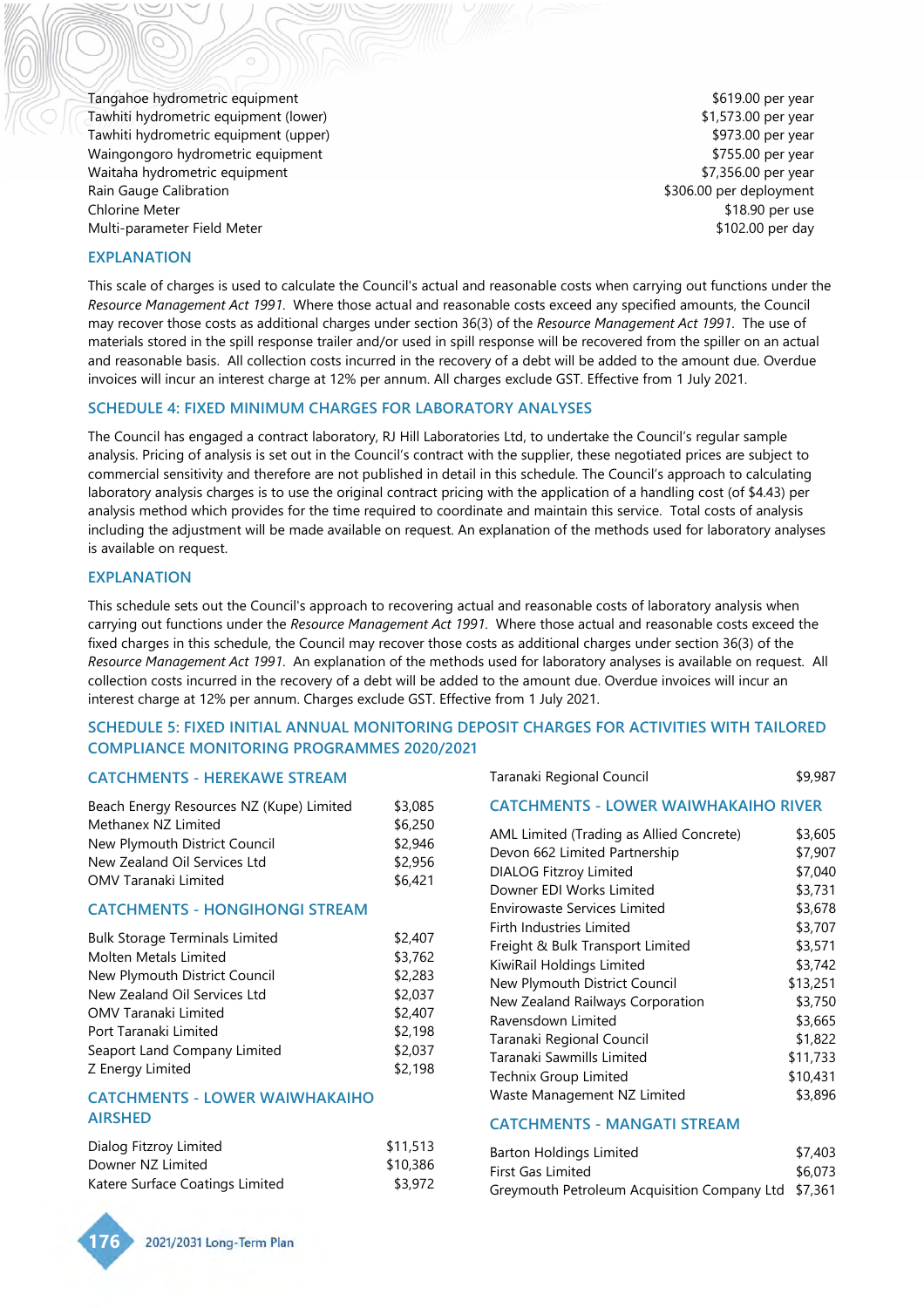| J Swap Contractors Limited                     | \$8,143  |
|------------------------------------------------|----------|
| McKechnie Aluminium Solutions Limited          | \$9,667  |
| New Plymouth District Council                  | \$8,938  |
| Nexans New Zealand Limited                     | \$9,120  |
| <b>OMV New Zealand Limited</b>                 | \$7,399  |
| Schlumberger New Zealand Limited               | \$7,331  |
| Taranaki Regional Council                      | \$4,674  |
| Tasman Oil Tools Limited                       | \$7,361  |
| Tegel Foods Limited                            | \$12,047 |
| Tegel Foods Limited - Poultry Processing Plant | \$23,864 |
| <b>TIL Freighting Limited</b>                  | \$9,960  |

# **CATCHMENTS - TAWHITI STREAM**

| Graeme Lowe Protein Limited  | \$9.979  |
|------------------------------|----------|
| Silver Fern Farms Limited    | \$15,550 |
| Taranaki Fish & Game Council | \$1.956  |

# **CATCHMENTS - WAITAHA STREAM**

| AICA (NZ) Limited                          | \$11,231 |
|--------------------------------------------|----------|
| C&O Concrete Products Limited New Plymouth | \$4,136  |
| Energyworks Limited                        | \$6,218  |
| Greymouth Facilities Limited               | \$4,856  |
| Intergroup Limited                         | \$6,491  |
| Meredith Scrap Metals Limited              | \$7,513  |
| New Plymouth District Council              | \$5,747  |
| Pounamu Oilfield Services Limited          | \$5,949  |
| SRG Global Asset Services (Taranaki) Ltd   | \$5,141  |
| Symons Property Developments Limited       | \$4,643  |
| Taranaki Sawmills Limited                  | \$8,470  |
| Woodwards 2008 Limited                     | \$1,060  |
| Zelam Limited                              | \$1,156  |

#### **DAIRY PROCESSING**

| Fonterra Limited          | \$175,675 |
|---------------------------|-----------|
| Taranaki Regional Council | \$218     |

# **HYDRO-ELECTRIC ENERGY**

# **INDUSTRIAL**

| <b>Trustpower Limited</b>                | \$91,025 |
|------------------------------------------|----------|
| Anzco Foods Waitara Limited              | \$1,128  |
| <b>Ballance Agri-Nutrients Limited</b>   | \$564    |
| <b>Ballance Agri-Nutrients Limited</b>   | \$564    |
| Dow AgroSciences (NZ) Limited            | \$18,170 |
| Downer NZ Limited                        | \$2,076  |
| Energy Services International Limited    | \$564    |
| Fonterra Limited                         | \$564    |
| Liquigas Limited - Head Office           | \$1,501  |
| McKechnie Aluminium Solutions Limited    | \$18,297 |
| Methanex Motunui Limited                 | \$1,346  |
| Port Taranaki Limited                    | \$29,426 |
| Powerco Limited - ELECTRICITY OPERATIONS | \$564    |
| Sandford Bros Limited                    | \$564    |
| Solexin Industries Limited               | \$564    |
| Taranaki Bulk Storage Limited            | \$1,128  |
| Taranaki Stock Car Club Inc              | \$564    |
| Taranaki Thoroughbred Racing             | \$5,309  |
| Technix Bitumen Technologies Limited     | \$2,076  |
| Transpower New Zealand Limited           | \$564    |

# **IRRIGATION**

| Alexander Farms Limited                    | \$1,561 |
|--------------------------------------------|---------|
| Anthony Ingman & Kerstin Johanna Williams  | \$490   |
| <b>AR Geary Trust</b>                      | \$1,792 |
| <b>BLL Farm Trust</b>                      | \$4,853 |
| BR & RG Harvey Family Trust                | \$908   |
| Coastal Country Farms Limited              | \$3,007 |
| Cornwall Park Farms Limited                | \$490   |
| David Pease Family Trust                   | \$2,812 |
| Duncan Robert Emerson Wilson               | \$4,065 |
| FJ Goodin & Sons Limited                   | \$3,007 |
| <b>Fonic Farms Limited</b>                 | \$1,792 |
| Friesianroots Limited                      | \$4,459 |
| Gibbs G Trust                              | \$1,932 |
| Graham Allen & Ruby Joyce Dorn             | \$1,792 |
| Greg McCallum                              | \$908   |
| Hawera Golf Club Inc                       | \$523   |
| Inglewood Golf Club Inc                    | \$662   |
| James Robert & Donna Maree Baker           | \$2,160 |
| Jimian Limited                             | \$490   |
| John & Elaine Glenda Sanderson             | \$3,855 |
| JW & MT Hamblyn Family Trusts              | \$1,792 |
| Kaihihi Trust                              | \$2,302 |
| Kaitake Golf Club Inc                      | \$1,381 |
| Kereone Farms Limited                      | \$6,145 |
| Kohi Investments Limited                   | \$2,275 |
| Larsen Trusts Partnership                  | \$490   |
| Leatherleaf Limited                        | \$1,418 |
| Leonie Ann Campbell                        | \$4,557 |
| Luttrell Trust Partnership                 | \$6,105 |
| Manaia Golf Club                           | \$662   |
| Manukorihi Golf Club Inc                   | \$1,103 |
| Mara Trust                                 | \$3,007 |
| New Plymouth Golf Club Inc                 | \$1,103 |
| Nigel Wayne & Denise Mary King             | \$1,418 |
| Nilock & Camole Trusts                     | \$2,302 |
| Oceanview Trust                            | \$490   |
| Ohawe Farm Limited                         | \$908   |
| Pihama Farms Limited                       | \$2,302 |
| Pukeone Partnership                        | \$8,318 |
| Riverside Farms Taranaki Ltd               | \$1,418 |
| RM & MC Julian Family Trust                | \$4,853 |
| Roger Dickie Family Trust                  | \$1,928 |
| Spenceview Farms                           | \$6,105 |
| Te Ngutu Golf Club Incorporated            | \$1,010 |
| Waikaikai Farms Limited                    | \$1,496 |
| Waireka Trust                              | \$490   |
| Waitara Golf Club Inc                      | \$1,010 |
| Waiwira Holdings Ltd                       | \$4,598 |
| Walker & McLean Partnership                | \$1,932 |
| Wayne Douglas & Sandra Christine Morrison  | \$6,891 |
| Westown Golf Club Incorporated             | \$1,010 |
| <b>Woollaston Family Trust Partnership</b> | \$1,928 |
|                                            |         |

#### **LANDFILLS / CLEANFILLS**

| A & A George Family Trust         | \$2,060 |
|-----------------------------------|---------|
| AA Contracting Limited            | \$2,179 |
| Allan Edward Riddick              | \$2,010 |
| Barry John & Lynette Betty Bishop | \$2.179 |
| Candyman Trust                    | \$2,401 |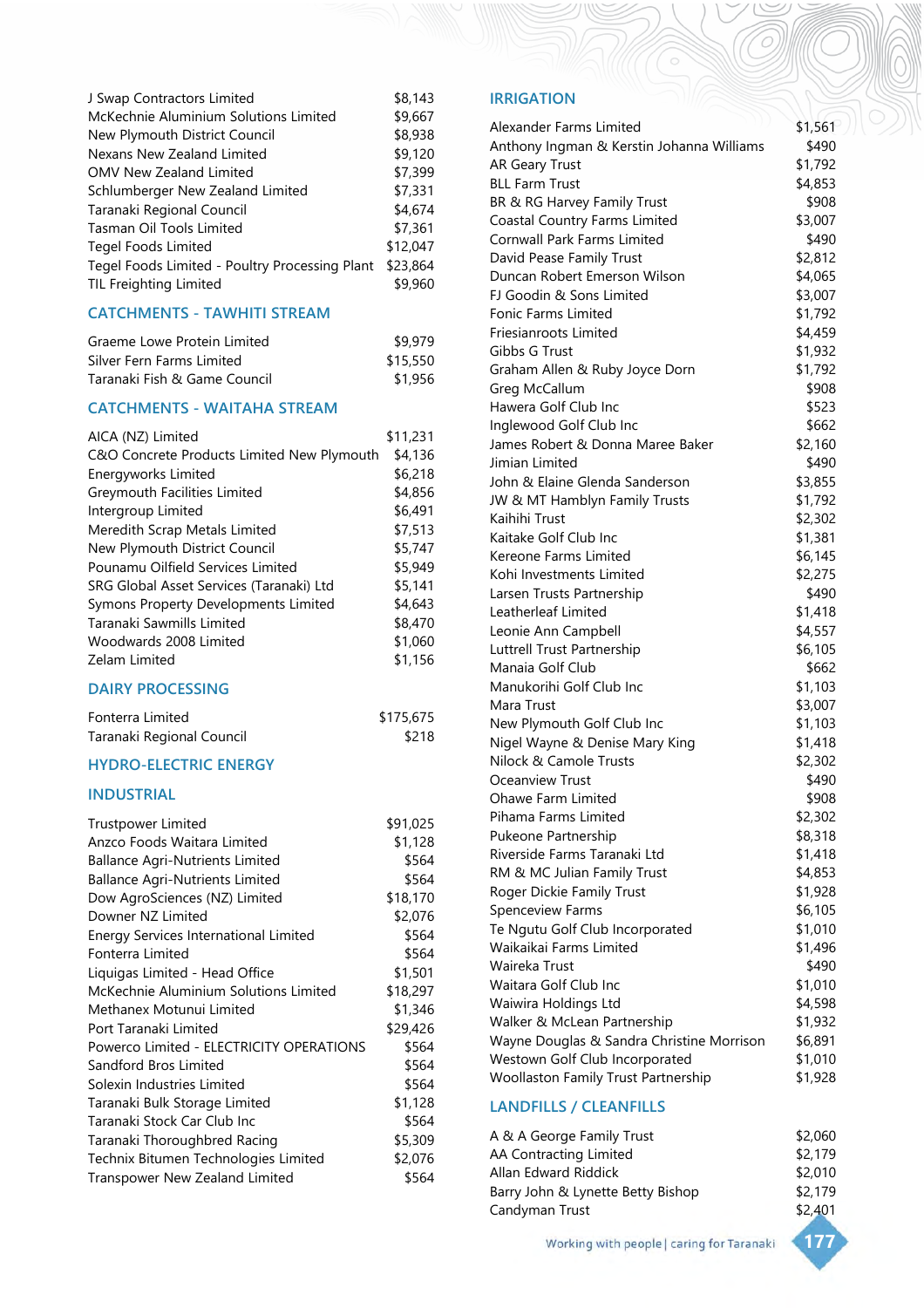| Central Greenwaste & Firewood     | \$1,448   |
|-----------------------------------|-----------|
| Denis Wheeler Earthmoving Limited | \$1,855   |
| Downer EDI Works Limited          | \$2,086   |
| Downer NZ Limited                 | \$3,915   |
| Gas & Plumbing Ltd                | \$1,776   |
| Groundworkx Taranaki Limited      | \$1,595   |
| Malandra Downs Limited            | \$1,938   |
| New Plymouth District Council     | \$155,736 |
| <b>Smudgy Developments</b>        | \$1,792   |
| South Taranaki District Council   | \$25,479  |
| <b>Stratford District Council</b> | \$5,715   |
| Taranaki Trucking Company Limited | \$1,742   |
| TPJ Partnership                   | \$5,176   |
| Value Timber Supplies Limited     | \$2,877   |
| Westown Agriculture Limited       | \$4,384   |
| Westown Haulage Limited           | \$4,535   |

# **MARINE DISCHARGES**

| Fonterra Limited                | \$1,659  |
|---------------------------------|----------|
| New Plymouth District Council   | \$35,079 |
| South Taranaki District Council | \$46,812 |

# **MEAT PROCESSING**

| Ample Group Limited       | \$25,635 |
|---------------------------|----------|
| Anzco Foods Limited       | \$6.175  |
| Riverlands Eltham Limited | \$40,696 |
| Silver Fern Farms Limited | \$23,184 |

# **MINOR INDUSTRIES**

| Agri Tech Engineering Limited T/A Hotter           |         |
|----------------------------------------------------|---------|
| Engineering                                        | \$687   |
| <b>Blastways Limited</b>                           | \$687   |
| Colin David Boyd                                   | \$3,578 |
| <b>Egmont Canine Retreat and Cattery</b>           | \$638   |
| Eltham Sandblasting Limited                        | \$687   |
| Firth Industries - Division of Fletcher Concrete & |         |
| Infrastructure Limited                             | \$1,770 |
| Fletcher Concrete & Infrastructure Limited         | \$1,770 |
| Fulton Hogan Limited - New Plymouth                | \$188   |
| Hawera Rewinds                                     | \$638   |
| Inglewood Timber Processors                        | \$638   |
| JD Hickman 1997 Family Trust                       | \$2,483 |
| Lorry Land Limited                                 | \$638   |
| Mervyn Jack Hooper                                 | \$687   |
| Ministry of Education - Wellington                 | \$0     |
| New Plymouth District Council                      | \$7,756 |
| New Zealand Pet Food Primary Processors            | \$638   |
| Normanby Engineering Sandblasting &                |         |
| Spraypainting                                      | \$687   |
| Oscar4U                                            | \$687   |
| Osflo Fertiliser Limited                           | \$6,570 |
| Peter Jones                                        | \$638   |
| Taranaki Galvanizers Limited                       | \$3,643 |
| Transpower New Zealand Limited                     | \$687   |
| W Abraham Limited                                  | \$4,534 |

## **MISCELLANEOUS**

**178**

| New Plymouth District Council                    | \$12,231 |
|--------------------------------------------------|----------|
| New Plymouth District Council & Methanex Motunui |          |
| Limited                                          | \$25     |

| New Plymouth Girls' High School      | \$345 |
|--------------------------------------|-------|
| New Zealand Railways Corporation     | \$25  |
| <b>Pungarehu Community Committee</b> | \$345 |
| South Taranaki District Council      | \$689 |
| <b>Stratford District Council</b>    | \$345 |
| Stratford High School                | \$345 |
| Taranaki Regional Council            | \$25  |

#### **NON-RENEWABLE ENERGY**

| Contact Energy Limited           | \$35,190 |
|----------------------------------|----------|
| Todd Generation Taranaki Limited | \$43,110 |

# **PETROCHEMICAL**

| Ballance Agri-Nutrients (Kapuni) Limited |                                             | \$45,621 |
|------------------------------------------|---------------------------------------------|----------|
| Cheal Petroleum Limited                  |                                             | \$13,815 |
| Flexgas Limited                          |                                             | \$7,211  |
|                                          | Greymouth Petroleum Acquisition Company Ltd | \$3,258  |
| Greymouth Petroleum Central Limited      |                                             | \$2,336  |
| Greymouth Petroleum Limited              |                                             | \$9,404  |
| Greymouth Petroleum Turangi Limited      |                                             | \$2,608  |
| Methanex Motunui Limited                 |                                             | \$25,482 |
| NZEC Tariki Limited                      |                                             | \$1,730  |
| NZEC Waihapa Limited                     |                                             | \$10,866 |
| Petrochem Limited                        |                                             | \$2,356  |
| Taranaki Ventures Limited                |                                             | \$2,845  |
| <b>Todd Energy Limited</b>               |                                             | \$27,936 |
| Todd Petroleum Mining Company Limited    |                                             | \$23,294 |
| Westside New Zealand Limited             |                                             | \$11,182 |

# **PETROCHEMICAL PRODUCTION STATIONS**

| Beach Energy Resources NZ (Kupe) Limited             | \$19,672 |
|------------------------------------------------------|----------|
| <b>Bridge Petroleum Limited</b>                      | \$1,035  |
| Cheal Petroleum Limited                              | \$14,811 |
| Greymouth Petroleum Acquisition Company Ltd \$10,035 |          |
| Greymouth Petroleum Central Limited                  | \$12,441 |
| Greymouth Petroleum Limited                          | \$7,813  |
| Greymouth Petroleum Turangi Limited                  | \$12,635 |
| Nova Energy Limited                                  | \$105    |
| NZEC Tariki Limited                                  | \$1,135  |
| NZEC Waihapa Limited                                 | \$3,252  |
| NZEC Waihapa Limited and NZEC Tariki Limited         | \$257    |
| <b>OMV NZ Production Limited</b>                     | \$14,378 |
| <b>OMV Taranaki Limited</b>                          | \$14,927 |
| Petrochem Limited                                    | \$1,275  |
| Tamarind New Zealand Onshore Limited                 | \$12,031 |
| Taranaki Ventures Limited                            | \$2,992  |
| <b>Todd Energy Limited</b>                           | \$21,845 |
| <b>Todd Generation Taranaki Limited</b>              | \$7,445  |
| Todd Petroleum Mining Company Limited                | \$17,400 |
| <b>TWN Limited Partnership</b>                       | \$14,562 |
| Westside New Zealand Limited                         | \$14,315 |
| <b>PIGGERIES</b>                                     |          |
| Aorere Farms Partnership                             | \$1,279  |
| DH Lepper Trust                                      | \$7,301  |
| <b>RKM Farms Limited</b>                             | \$5,069  |
| <b>Stanley Bros Trust</b>                            | \$12,634 |
| <b>OUARRIES</b>                                      |          |

AA Contracting Limited \$1,379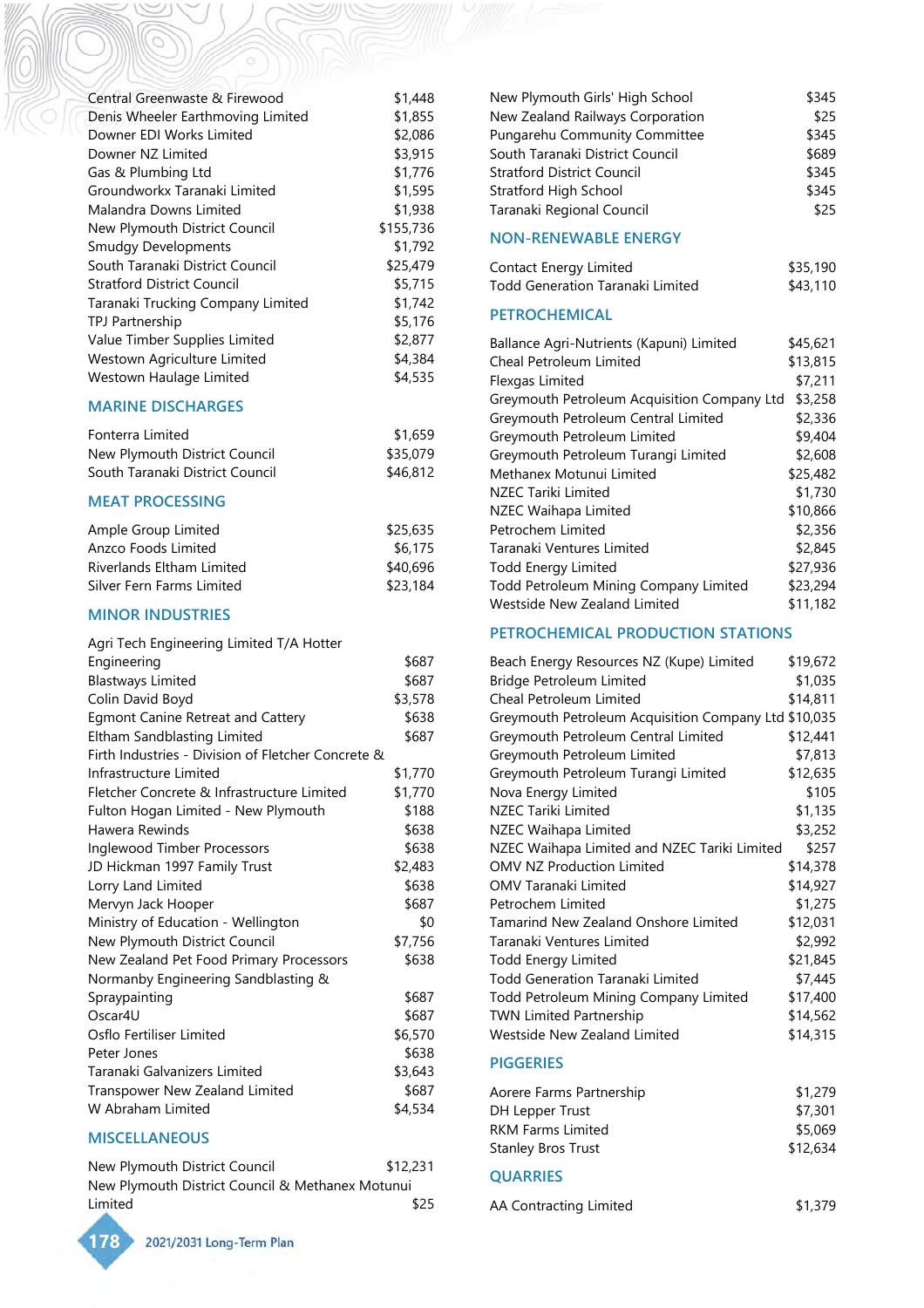| Bunn Earthmoving Ltd               | \$640    |
|------------------------------------|----------|
| <b>Burgess Crowley Partnership</b> | \$904    |
| Civil Quarries Limited             | \$15,479 |
| Dennis Mark & Diane Lillian Bourke | \$1,168  |
| Ferndene Group Limited             | \$1,379  |
| Gavin & Linda Jones                | \$1,379  |
| Gibson Family Trust                | \$1,379  |
| Goodin AG Limited                  | \$1,379  |
| Hey Trust                          | \$640    |
| Horizon Trust Management Limited   | \$2,184  |
| Jones Quarry Limited               | \$4,575  |
| R A Wallis Limited                 | \$640    |
| Richard John Dreaver               | \$1,379  |
| <b>Surrey Road Quarry</b>          | \$640    |
| Taranaki Trucking Company Limited  | \$1,818  |
| <b>Taunt Contracting Limited</b>   | \$640    |
| Valley Rock Limited                | \$0      |
| <b>Vickers Quarries Limited</b>    | \$1,168  |
| Whitaker Civil Engineering Limited | \$1,379  |
| Windy Point Quarry Limited         | \$904    |
| Winstone Aggregates Limited        | \$1,818  |

# **SEWERAGE DISCHARGES & TREATMENT**

| \$15,308 |
|----------|
| \$71,859 |
| \$29,538 |
| \$3.192  |
|          |

#### **WASTE RECOVERY**

| Colin David Boyd                   | \$37,340  |
|------------------------------------|-----------|
| Remediation (NZ) Limited           | \$108,259 |
| Surrey Road Land Farm Limited      | \$15,339  |
| Taranaki By-Products Limited       | \$96,884  |
| Waste Remediation Services Limited | \$36,385  |

#### **WATER TAKE**

| Alexander Bruce Middleton                   | \$762    |
|---------------------------------------------|----------|
| Awatea Hawkes Bay Trust                     | \$762    |
| <b>Belmont Dairies Limited</b>              | \$565    |
| <b>Bucman Trust</b>                         | \$565    |
| Caiseal Trust Partnership                   | \$565    |
| Carter AJ Limited                           | \$696    |
| Cold Creek Community Water Supply Limited   | \$15,513 |
| Construction Mechanics (1993) Limited       | \$565    |
| Daniela Krumm                               | \$434    |
| DP & JH Roper Family Trusts Partnership     | \$696    |
| Eric & Cedric Lander                        | \$1,242  |
| Go 2 Milk Limited                           | \$999    |
| Gwerder Brothers                            | \$500    |
| Hernly Farm Limited                         | \$1,130  |
| lan Douglas & Judith Ann Armstrong          | \$1,111  |
| <b>IHC New Zealand Inc - NORTH TARANAKI</b> | \$980    |
| Joblin Partners Limited                     | \$500    |
| Kaipi Holdings Limited                      | \$565    |
| Kathdan Trust Limited                       | \$980    |

| Lupton Trust                         | \$762    |
|--------------------------------------|----------|
| <b>Medley Partners</b>               | \$1,264  |
| MJ Fahy & MO Fahy                    | \$696    |
| Moorelands Trust Partnership         | \$434    |
| Naplin Trust                         | \$500    |
| New Plymouth District Council        | \$18,250 |
| <b>Ngatoro Poultry Limited</b>       | \$565    |
| Norwood Farm Partnership             | \$565    |
| Nukumaru Water Scheme Society Inc    | \$696    |
| Oakura Farms Limited                 | \$172    |
| Oaonui Water Supply Limited          | \$15,197 |
| Pariroa Marae - The Trustees         | \$696    |
| <b>PKW Farms LP</b>                  | \$1,327  |
| Pungarehu Farmers Group Water Scheme | \$980    |
| Rowan Paul Oldfield                  | \$827    |
| SC & MJ O'Neill Family Trust         | \$434    |
| South Taranaki District Council      | \$41,175 |
| <b>Stoney River Dairy Limited</b>    | \$172    |
| <b>Stratford District Council</b>    | \$10,261 |
| Taranaki Greenhouses Limited         | \$762    |
| Taranaki Regional Council            | \$2,098  |
| Te Rua O te Moko 2B Ahuwhenua Trust  | \$893    |
| The Tom Lance Trust                  | \$1,352  |
| <b>Turangarere Trust</b>             | \$565    |
| Zenith Farms Family Trust            | \$849    |
|                                      |          |

#### **EXPLANATION**

The Council's fixed initial deposit charges for activities with tailored compliance monitoring programmes, excluding that for the NES for plantation forestry, are presented in various groups based on the nature of the activity and/or type of industry. Any additional actual and reasonable costs over and above the initial fixed deposit charge will be charged in arrears.

For new tailored compliance monitoring programmes or inclusion of new consents into existing programmes (that arise between the setting of these charges and the end of the financial year that they relate to), an estimate will be provided to the consent holder and compliance monitoring work charged according to this. Where no estimate is provided, compliance monitoring costs will be recovered per Schedule 6, 7 and 8 of this Plan.

Additional charges may be levied under section 36(5) of the *Resource Management Act 1991* where the Council's actual and reasonable costs exceed the fixed monitoring charge. See the scales of charges for staff time, consultants, plant and laboratory analyses set out in Schedules 1, 3 and 4. The above charges include those arising from any functions transferred to the Council under section 33 of the *Resource Management Act 1991*. All collection costs incurred in the recovery of a debt will be added to the amount due. Overdue invoices will incur an interest charge at 12% per annum. All charges exclude GST. Effective from 1 July 2021.

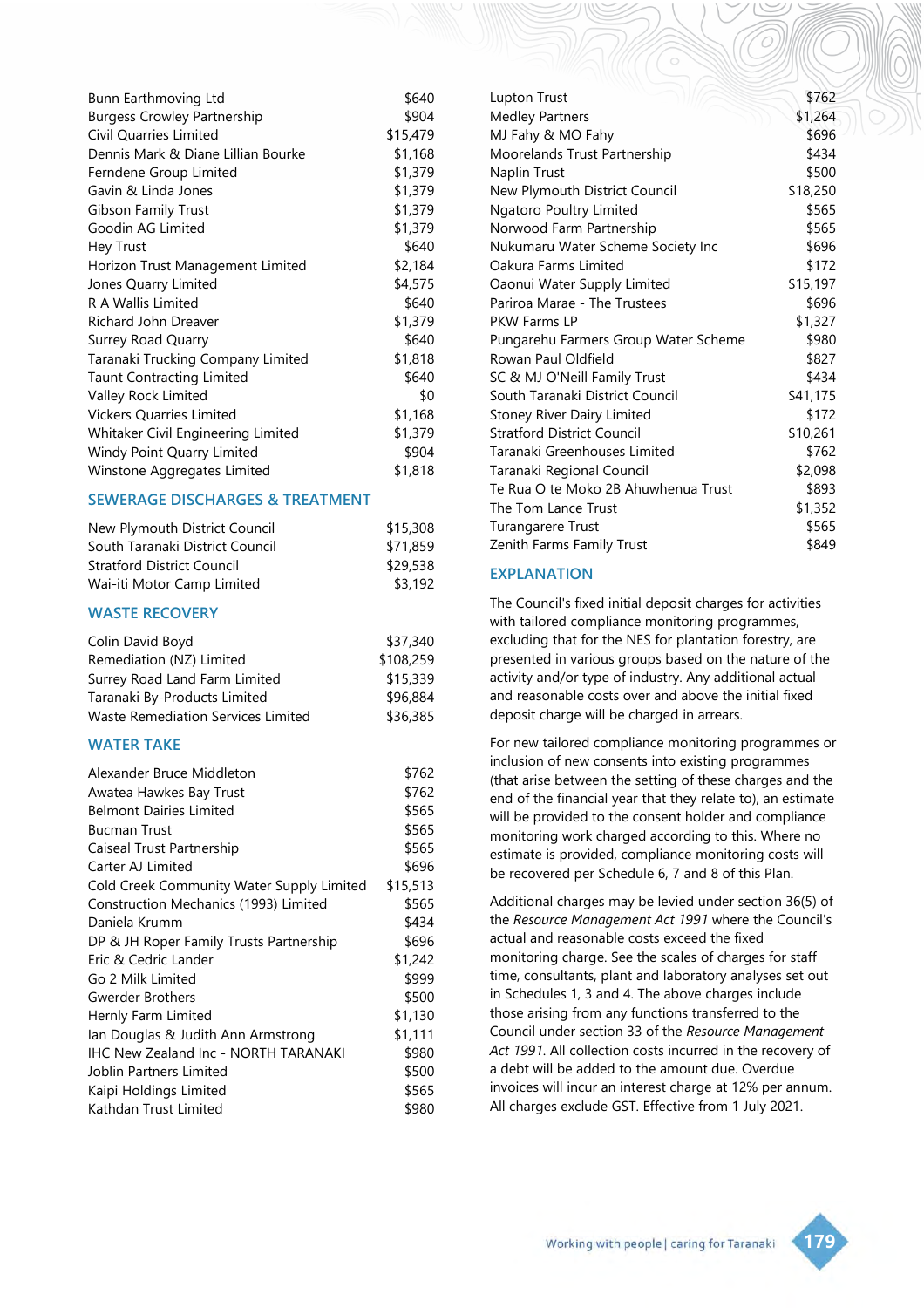# **SCHEDULE 6: CHARGES FOR MONITORING UNDER THE NATIONAL ENVIRONMENTAL STANDARD FOR PLANTATION FORESTRY**

With reference to regulation 106 of the *National Environmental Standards For Plantation Forestry 2017* (NES), the Council sets the following charges under section 36(1)(cc) of the *Resource Management Act 1991* for monitoring permitted activities authorised under regulations in the NES that address earthworks, river crossings, forestry quarrying and harvesting.

The NES applies to commercial forest blocks of more than one hectare. The charges set out below will be applied to the Council's monitoring of these activities. Explanation about the monitoring charges is included within the description of the charges and at the end.

#### **NOTIFICATION OF HARVESTING AND PRE ACTIVITY MONITORING**

Earthworks and quarrying notification under regulations 25 and 52 have a minimum notification period of 20 working days. Notification will involve some work for the Council and allows the Council to plan for any compliance monitoring, including any pre earthworks/ harvest instream macroinvertebrate survey (\$2,080 per survey) if stream conditions provide for it.

#### **HARVESTING**

The first inspection, with the earthworks plan available, will be used for discussion with the operator about how the regulations in the NES would be met. Inspection (includes travel time, inspection and notification work) and sampling will be undertaken under:

- a) regulation 33 which requires roads, tracks and landings to be managed and aligned to divert water runoff to stable ground and away from areas of constructed fill, and to minimise disturbance to earthflows and gullies
- b) regulations 26 and 65 associated with sediment management
- c) regulations 28 and 55 addressing accelerated erosion, stream obstruction, or diversion of water flow
- d) regulations 31, 56, and 67 addressing sediment and stormwater controls
- e) regulations 36-46 for river crossings (fish passage, effects on other structures, erosion and sediment control and discharges)
- f) regulations 32 and 55 regarding site stabilisation
- g) regulation 58 regarding quarrying
- h) regulation 68 regarding restrictions on how harvesting can occur, on any riparian margin or adjacent to water bodies.
- \$898 per inspection
- \$110 per each upstream or downstream sample for colour, turbidity, and suspended solids, if stream conditions are appropriate.

#### **POST HARVESTING**

Inspection(s) to ensure all the relevant NES requirements have been met, especially removal of stream structures, stabilisation, silt and sediment control, and slash and debris placement will occur. Includes travel time, inspection and notice:

- \$2,080 per survey for a post-harvest instream macroinvertebrate survey, if stream conditions provide for it
- \$898 per inspection.

#### **EXPLANATION**

This section of the schedule sets out the charges for inspections and sampling to address activities under the NES. The number of inspections and sampling required per forest will vary depending on size and once monitoring is undertaken, the degree of compliance with the regulations. Non-compliance with regulations will result in additional inspections and/or sampling to ensure compliance has been achieved.

It is envisaged that a moderate-sized and above forest would get one harvest inspection, a monthly inspection during harvesting and a post-harvest inspection, depending on compliance. Each moderate to large forest would also receive at least one harvest and post-harvest instream macroinvertebrate survey by a freshwater biologist if stream conditions provide for it.

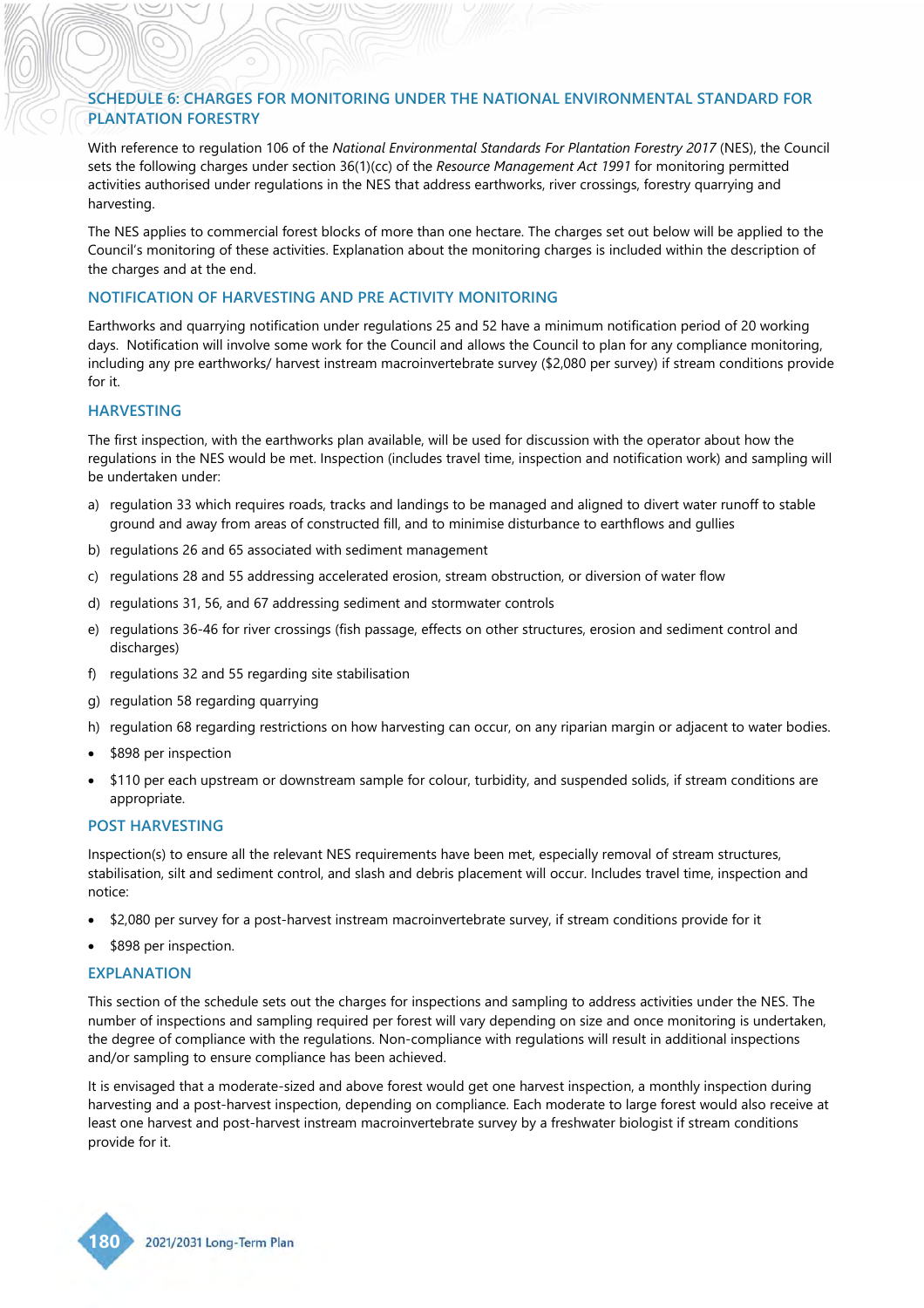Harvest inspections would be monthly as a minimum and may also include water quality sampling. If inspections take less than a day inclusive of equipment preparation, travel, on-site time, post-visit recording, issue of inspection notices, and any follow-up discussions to confirm details and accuracy of records, then some remission of the charge will occur.

Additional charges may be levied under section 36(5) of the *Resource Management Act 1991* where the Council's actual and reasonable costs exceed the fixed monitoring charge. See the scales of charges for staff time, macroinvertebrate sample processing, and laboratory analyses are set out in Schedules 1, 3 and 4. All collection costs incurred in the recovery of a debt will be added to the amount due. Overdue invoices will incur an interest charge at 12% per annum. All charges exclude GST. Effective from 1 July 2021.

# **SCHEDULE 7: FIXED MINIMUM CHARGES FOR MONITORING FARM DAIRY DISCHARGES AND FEEDLOTS AND STOCKHOLDING AREAS (PERMIITED ACTIVITIES)**

The fixed charges for farm dairy discharge compliance monitoring inspection and sampling are set out below:

| Discharge to land consent:                                                                   | \$365 |
|----------------------------------------------------------------------------------------------|-------|
| Discharge to water, no sampling:                                                             | \$365 |
| Discharge to water consent, including sampling discharge and receiving environment:          | \$880 |
| Discharge to land and water consent, including sampling discharge and receiving environment: | \$949 |
| Discharge to land and water consent, no sampling:                                            | \$420 |
| Discharge to land by contactors under regional consents:                                     | \$850 |

Where non-compliance is detected the following additional monitoring re-inspection and sampling fixed charge may apply:

|                                                                 | Minor Non-compliance | Significant Non-compliance |
|-----------------------------------------------------------------|----------------------|----------------------------|
| Discharge to land or water consent, no sampling                 | \$794                | \$1,465                    |
| Discharge to water consent, including sampling and reinspection | \$1,058              | \$1,730                    |

#### **EXPLANATION**

The above fixed minimum charges for the annual farm dairy discharge compliance monitoring inspection and reinspection, both including sampling, are based on actual and reasonable charges for staff time (Professional Staff, Schedule 1) and laboratory analyses (Schedule 4). The above fixed minimum charges for monitoring, re-inspection and sampling after non-compliance with resource consent conditions or the *Resource Management Act 1991*, whether this arises from the annual inspection or not, are based on actual and reasonable charges for staff time (Professional Staff, Schedule 1) and laboratory analyses (Schedule 4).

The monitoring also includes the compliance monitoring of feedlots and stockholding areas of the *Resource Management (National Environmental Standards for Freshwater) Regulations 2020* (NES-FW)), These charges are made under regulation 75 of the NES-FW with reference to section 36(1)(cc) of the *Resource Management Act 1991*. The Council may charge for monitoring permitted activities for compliance inspections and monitoring under the following sections of the regulations:

9 Feedlots and other stockholding areas

12 Stockholding areas for small and large cattle

13 Stockholding areas for larger and older cattle.

Inspection will occur at the same time as the farm dairy inspection. Non-compliance with the regulations may result in a separate additional inspection and/or monitoring to ensure compliance has been achieved.

The inspection and monitoring charge will be \$92 per inspection and for efficiency reasons will be invoiced with the above charges. Each farm dairy discharge non-compliance will be assessed in the context of the consent granted and compliance history of the consent. Significant non-compliance activities are non-compliances that will have actual or potential effects on the environment. Examples of a minor non-compliance are deficient baffles between ponds, minor failure to contain shed/race effluent and washings where these discharge to land, and stormwater diversion system deficient. Examples of significant non-compliance are ponding of effluent on the soil surface (unauthorised by resource consent), breach of discharge standards required in the resource consent, inadequate effluent storage and land area, significant increase in stock numbers beyond those allowed in the consent, and an inadequate effluent system. The above are examples and it should be noted they do not represent a complete list of non-compliances.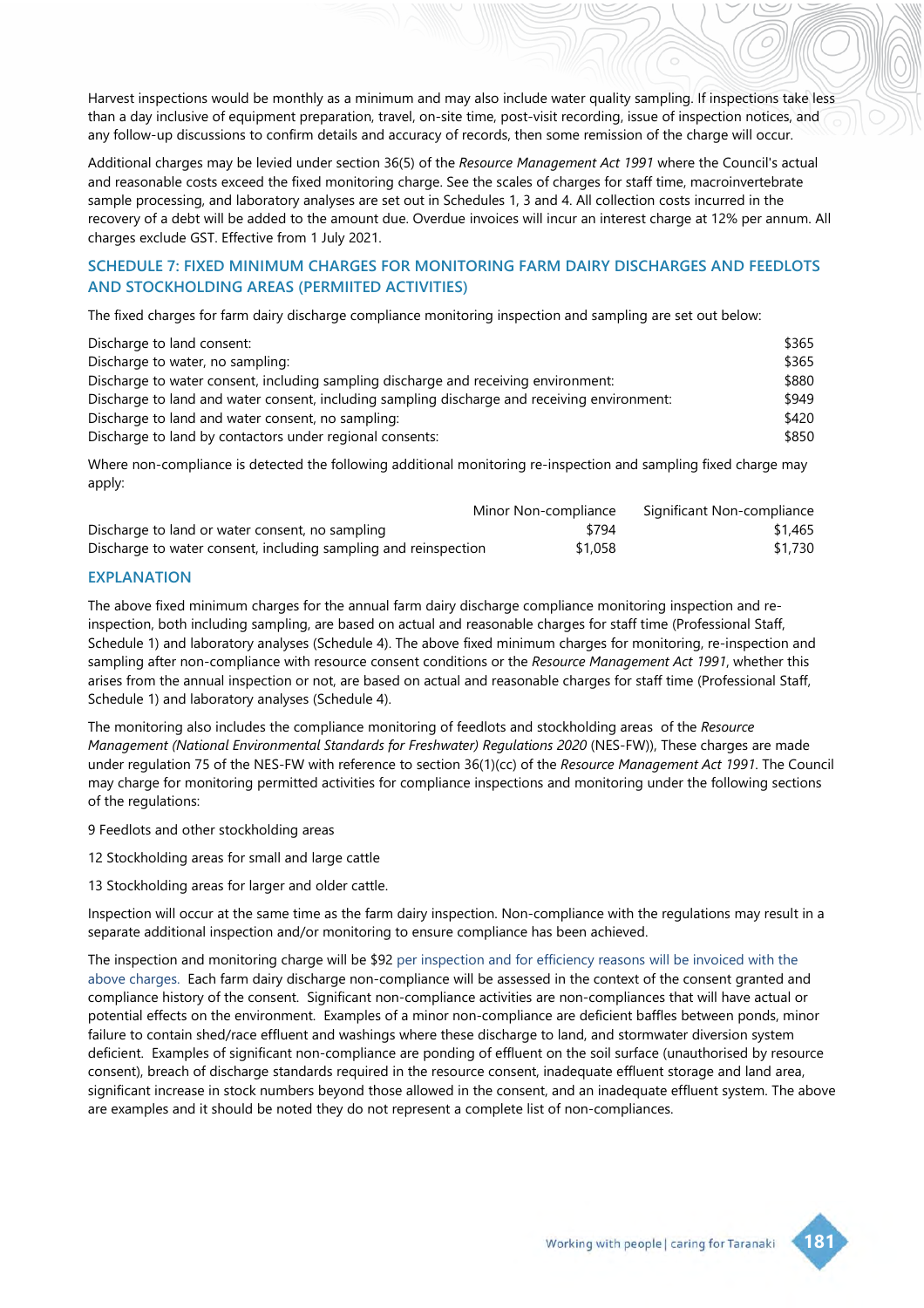Additional charges may be levied under section 36(3) of the *Resource Management Act 1991* where the Council's actual and reasonable costs exceed the fixed monitoring and non-compliance charges. An example is a significant noncompliance for a discharge to land farm dairy discharge consent where sampling costs of the discharge and receiving water may be required. See the scales of charges for staff time, consultants, plant and laboratory analyses set out in Schedules 1, 3 and 4. All collection costs incurred in the recovery of a debt will be added to the amount due. Overdue invoices will incur an interest charge at 12% per annum. All charges exclude GST. Effective from 1 July 2021.

## **SCHEDULE 8: FIXED MINIMUM CHARGES FOR MONITORING INSTREAM STRUCTURES WHERE NO TAILORED COMPLIANCE MONITORING PROGRAMME EXISTS**

Excluding structures that are addressed under Schedule 5, the fixed charge for the following types of compliance monitoring inspections of instream structures is \$360 per inspection per structure:

- The initial compliance monitoring inspection, following the installation of an authorised structure.
- A re-inspection arising from a 'minor' non-compliance detected in a previous inspection.
- Ongoing routine compliance monitoring inspections of authorised structures.

An example of a 'minor' non-compliance may be the requirement for additional small scale rip-rap rock work needed to remove a small perch at an outlet. Non-compliances considered to be greater than 'minor' will be addressed through the abatement or enforcement process which is charged at an actual and reasonable cost rate incurred by the Council; these costs are expected to be higher than the fixed charge. See scales of charges for staff time as set out in Schedule 1.

Routine inspections will be undertaken, on a schedule that factors in the likelihood of future non-compliance and any respective potential level of adverse effects resulting from non-compliance. The inspection reoccurrence period will be between 1 – 8 years. The monitoring schedule, per structure, will be determined by Council officers, with that schedule subject to change should any issues arise.

For the monitoring of instream structures the key issues monitored are the maintenance of fish passage and erosion control.

More than one consent on the same property could be monitored during a daily inspection round. In such cases, the Council may scale the monitoring charge downward according to the instream structures monitored.

#### **EXPLANATION**

The above fixed charges for compliance monitoring inspections and re-inspections are based on staff time for Professional Staff (Schedule 1). Additional charges may be levied under section 36(3) of the *Resource Management Act 1991* where the Council's actual and reasonable costs exceed the fixed monitoring charge. See scales of charges for staff time as set out in Schedule 1. All collection costs incurred in the recovery of a debt will be added to the amount due. Overdue invoices will incur an interest charge at 12% per annum. All charges exclude GST. Effective from 1 July 2021.

## **SCHEDULE 9: FIXED MINIMUM CHARGES FOR MONITORING WHERE NO TAILORED COMPLIANCE MONITORING PROGRAMME EXISTS**

The fixed charge for a regular compliance monitoring inspection that is not addressed in Schedule 5 or 6 is \$320 per inspection plus any additional plant or laboratory analyses costs as set out in Schedules 3 and 4.

The fixed charge for a regular compliance monitoring re-inspection arising from non-compliance detected in an inspection that is not addressed in Schedule 5 or 6 is \$356 per inspection plus any additional plant or laboratory analyses costs as set out in Schedules 3 and 4.

For the monitoring of some resource consents, it is not possible to predesign a monitoring programme, or to apply a fixed charge. This may be because the consent is exercised irregularly or the scale of the consented activity varies unpredictably. In such cases, the Council will scale the monitoring programme according to the activity and charge for reasonable inspection time, sample analysis and equipment hire as set out in Schedules 1, 3 and 4. This approach will be applied to monitoring of consents such as those associated with well-sites, hydraulic fracturing, forestry, construction of pipelines/highways/other roading projects and other temporary earthworks.

#### **EXPLANATION**

The above fixed charges for compliance monitoring inspections and re-inspections are based on staff time for a Professional Staff (Schedule 1). Additional charges may be levied under section 36(3) of the *Resource Management Act 1991* where the Council's actual and reasonable costs exceed the fixed monitoring charge. See scales of charges for staff time, consultants, plant and laboratory analyses set out in Schedules 1, 3 and 4. The above charges include those arising from any functions transferred to the Council under section 33 of the *Resource Management Act 1991*. All collection costs

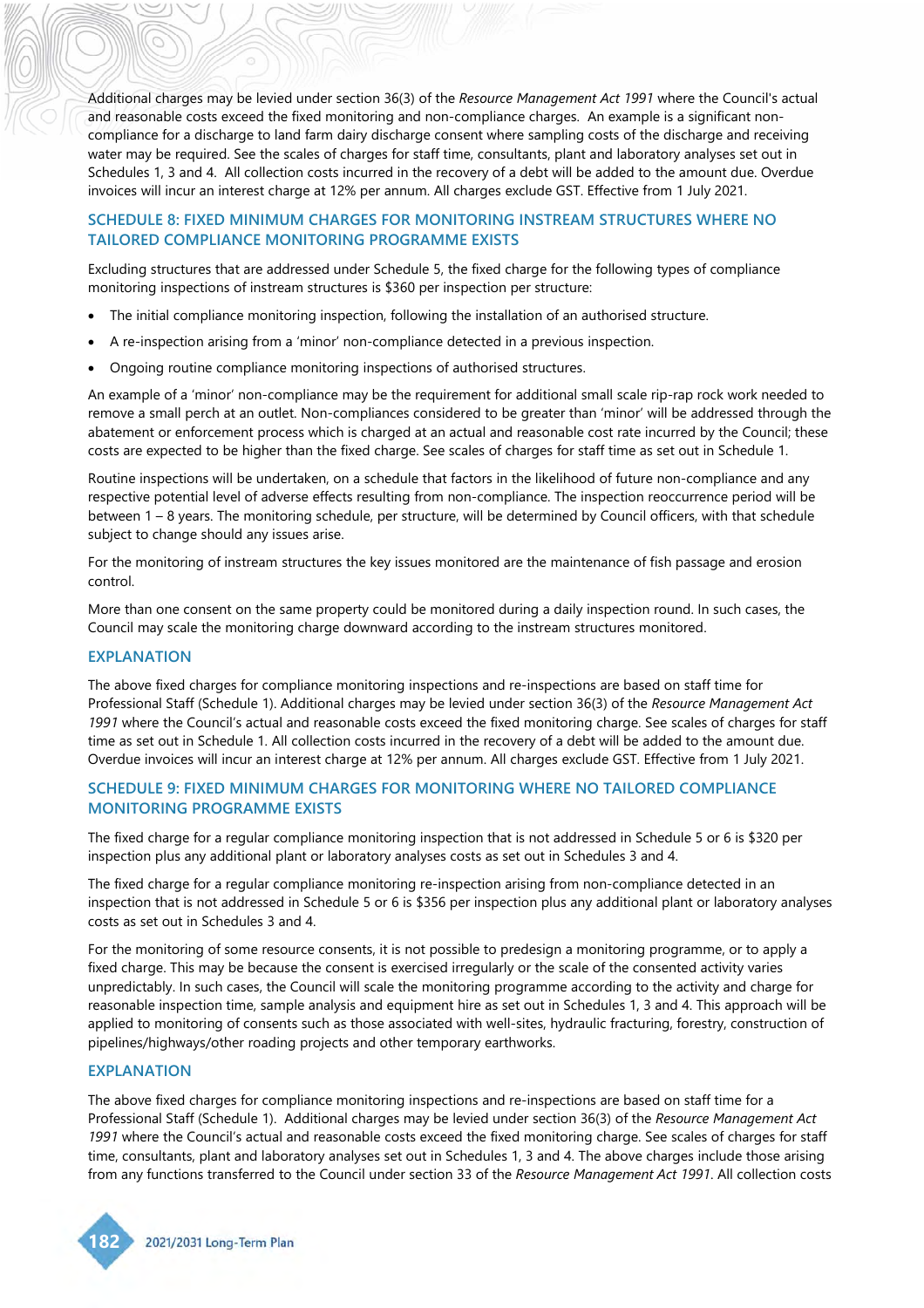incurred in the recovery of a debt will be added to the amount due. Overdue invoices will incur an interest charge at 12% per annum. All charges exclude GST. Effective from 1 July 2021.

#### **SCHEDULE 10: CHARGES FOR THOSE REQUESTING HEARING COMMISSIONERS**

Any submitter making a request, under section 100A of the *Resource Management Act 1991*, shall be required to pay the additional cost of having the application heard and decided by independent commissioners as reasonably determined by the Council using costs set out in Schedules 1 and 2.

#### **EXPLANATION**

For a notified resource consent application a submitter may request that the Council delegate its functions, powers and duties required to hear and decide the application to one or more independent hearing commissioners. Section 36 (1)(ab) of the *Resource Management Act 1991* allows the Council to estimate the additional costs, as if the request had not been made, and immediately invoice the requestor(s) for this additional cost. Where more than one submitter makes a request the costs may be shared equally. If the additional cost of independent hearing commissioners is less than the payment then a refund will be made. Schedule 1 sets out the Council's scale of charges for staff time and Schedule 2 sets out the fixed minimum cost of processing resource consent applications and includes hearing costs. All collection costs incurred in the recovery of a debt will be added to the amount due. Overdue invoices will incur an interest charge at 12% per annum. All charges exclude GST. Effective from 1 July 2021.

#### **SCHEDULE 11: CHARGES FOR PERMITTED ACTIVITY MONITORING UNDER THE NATIONAL ENVIRONMENTAL STANDARD FOR FRESHWATER: CHANGES IN LAND USE**

With reference to regulation 75 of the *Resource Management (National Environmental Standards for Freshwater) Regulations 2020* (NES), the Council sets the following charge, under section 36(1)(cc) of the *Resource Management Act 1991*, for monitoring permitted activities authorised under regulations in the NES. The Council may charge for monitoring permitted activities for compliance inspections and monitoring under the following sections of the regulations:

- 16 Conversion of plantation to pastoral land use
- 18 Conversion of land on farm to dairy farm land
- 22 Use of land as dairy support land
- 29 Intensification: temporary standards.

Inspection includes travel time, inspection, monitoring and reporting. Non-compliance with the regulations will result in additional inspections and/or monitoring to ensure compliance has been achieved.

The inspection and monitoring charge will be \$340.

#### **EXPLANATION**

This section of the schedule sets out charges for inspections and monitoring to address permitted activities under the NES as set out above. Additional charges may be levied under section 36(5) of the *Resource Management Act 1991* where the Council's actual and reasonable costs exceed the fixed monitoring charge. See the scales of charges set out in Appendix 6, Schedules 1 and 3. All collection costs incurred in the recovery of a debt will be added to the amount due. Overdue invoices will incur an interest charge at 12% per annum. All charges exclude GST. Effective from 1 July 2021.

#### **SCHEDULE 12: CHARGES FOR PERMITTED ACTIVITY MONITORING UNDER THE NATIONAL ENVIRONMENTAL STANDARD FOR FRESHWATER: WETLANDS**

With reference to regulation 75 of the NES-FW, the Council sets the following charges, under section 36(1)(cc) of the *Resource Management Act 1991*, for monitoring permitted activities authorised under regulations in the NES-FW. The Council may charge for monitoring permitted activities for compliance inspections and monitoring under the following sections of the regulations:

38 Restoration of natural wetlands

- 40 Scientific research
- 43 Maintenance of wetland utility structure
- 46 Maintenance of specified infrastructure and other infrastructure
- 48 Sphagnum moss harvesting
- 50 Arable and horticultural land use.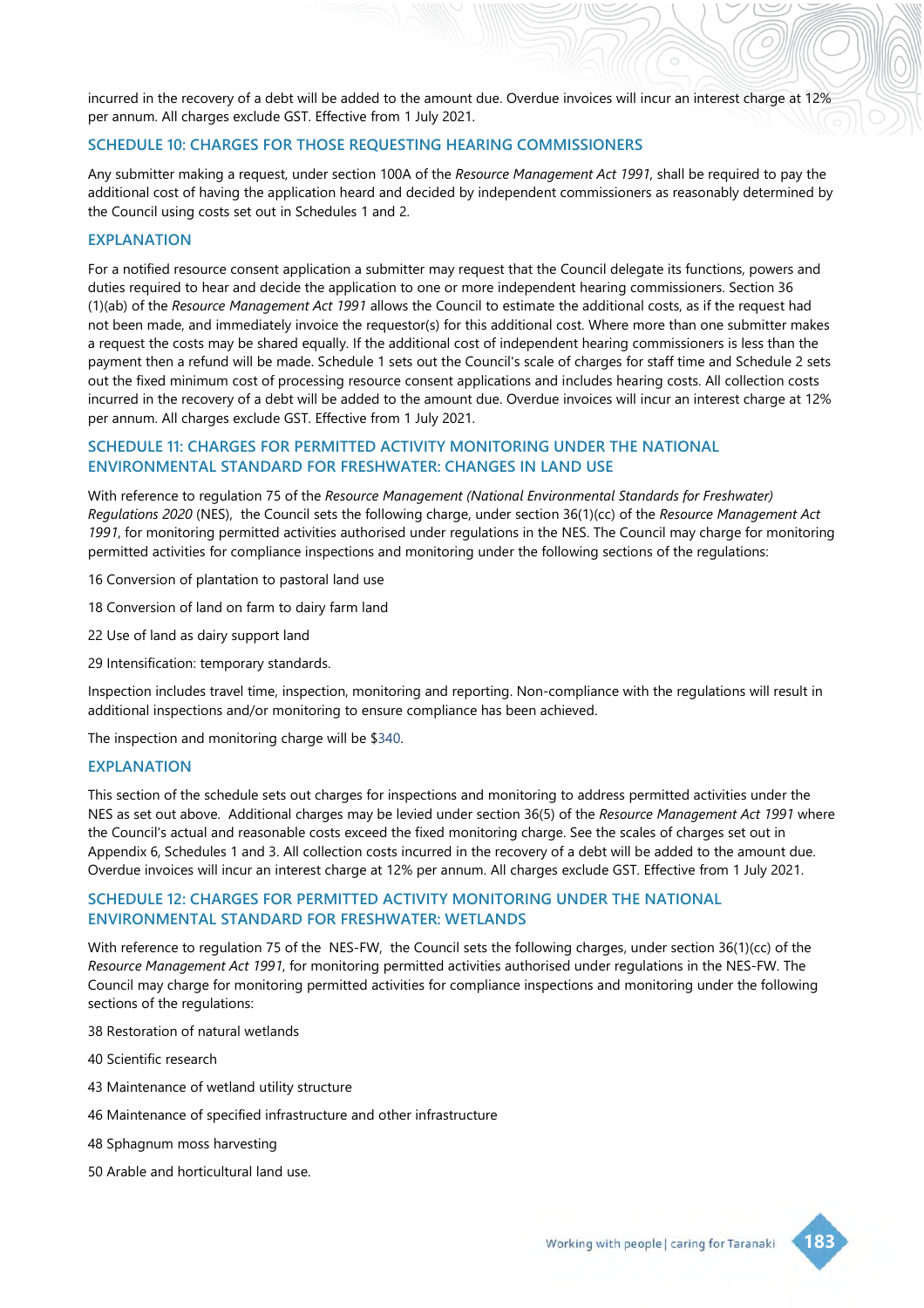Inspection (includes travel time, inspection, monitoring and reporting) will be undertaken by Council officers. Noncompliance with the regulations will result in additional inspections and/or monitoring to ensure compliance has been achieved. Non-compliance with the regulations may result in additional inspections and/or monitoring to ensure compliance has been achieved. The inspection and monitoring charge will be \$340 per inspection, when required to determine compliance and are not annual.

#### **EXPLANATION**

This section of the schedule sets out charges for inspections and monitoring to address permitted activities under the NES-FW as set out above. Additional charges may be levied under section 36(5) of the *Resource Management Act 1991* where the Council's actual and reasonable costs exceed the fixed monitoring charge. See the scales of charges set out in Appendix 6, Schedules 1 and 3. All collection costs incurred in the recovery of a debt will be added to the amount due. Overdue invoices will incur an interest charge at 12% per annum. All charges exclude GST. Effective from 1 July 2021.

## **SCHEDULE 13: CHARGES FOR PERMITTED ACTIVITY MONITORING UNDER THE NATIONAL ENVIRONMENTAL STANDARD FOR FRESHWATER: INTENSIVE WINTER GRAZING**

With reference to regulation 75 of the NES-FW, the Council sets the following charges, under section 36(1)(cc) of the *Resource Management Act 1991*, for monitoring permitted activities authorised under regulations in the NES-FW. The Council may charge for monitoring permitted activities for compliance inspections and monitoring under the following section of the regulations:

#### 26 Intensive winter grazing.

Inspection (includes travel time, inspection, monitoring and reporting) will be undertaken by Council officers. Noncompliance with the regulation may result in additional inspections and/or monitoring to ensure compliance has been achieved. The inspection and monitoring charge will be \$329 per inspection when required to determine compliance. Inspections will generally be annual.

#### **EXPLANATION**

This section of the schedule sets out charges for inspections and monitoring to address permitted activities under the NES-FW as set out above. Additional charges may be levied under section 36(5) of the *Resource Management Act 1991* where the Council's actual and reasonable costs exceed the fixed monitoring charge. See the scales of charges set out in Appendix 6, Schedules 1 and 3. All collection costs incurred in the recovery of a debt will be added to the amount due. Overdue invoices will incur an interest charge at 12% per annum. All charges exclude GST. Effective from 1 July 2021.

#### **SCHEDULE 14: CHARGES FOR PERMITTED ACTIVITY MONITORING UNDER THE NATIONAL ENVIRONMENTAL STANDARD FOR FRESHWATER: NATURAL HAZARDS**

With reference to regulation 75 of the NES-FW, the Council sets the following charges, under section 36(1)(cc) of the *Resource Management Act 1991*, for monitoring permitted activities authorised under regulations in the NES-FW. The Council may charge for monitoring permitted activities for compliance inspections and monitoring under the following section of the regulation:

#### 51 Natural hazard works.

Inspection (includes travel time, inspection, monitoring and reporting) will be undertaken by Council officers. Noncompliance with the regulation may result in additional inspections and/or monitoring to ensure compliance has been achieved. The inspection and monitoring charge will be \$340 per inspection.

#### **EXPLANATION**

This section of the schedule sets out charges for inspections and monitoring to address permitted activities under the NES-FW as set out above. Additional charges may be levied under section 36(5) of the *Resource Management Act 1991* where the Council's actual and reasonable costs exceed the fixed monitoring charge. See the scales of charges in Appendix 6, Schedules 1 and 3. All collection costs incurred in the recovery of a debt will be added to the amount due. Overdue invoices will incur an interest charge at 12% per annum. All charges exclude GST. Effective from 1 July 2021.

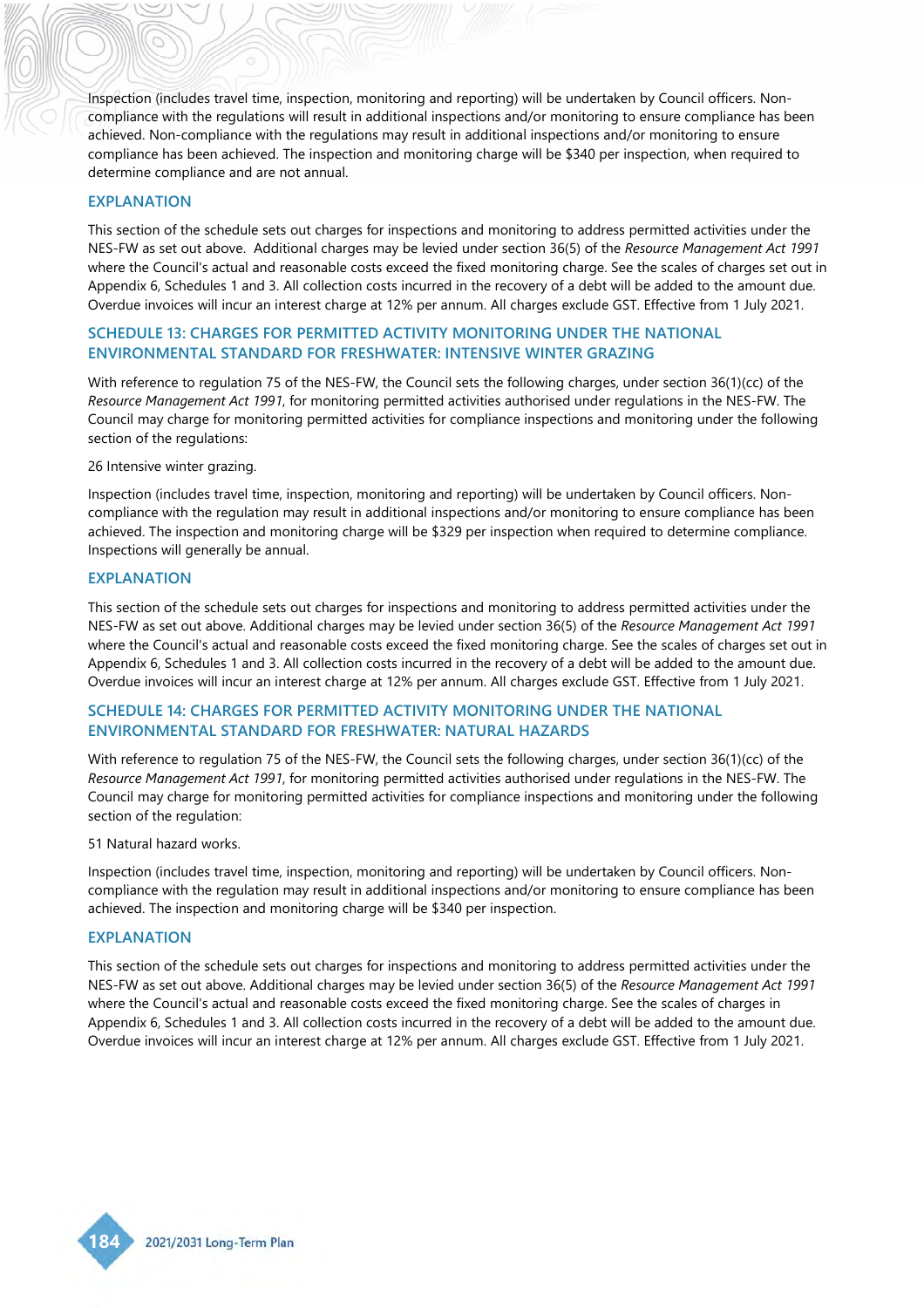## **SCHEDULE 15: CHARGES FOR PERMITTED ACTIVITY MONITORING UNDER THE NATIONAL ENVIRONMENTAL STANDARD FOR FRESHWATER: CULVERTS AND WEIRS**

With reference to regulation 75 of the NES-FW, the Council sets the following charges, under section 36(1)(cc) of the *Resource Management Act 1991*, for monitoring permitted activities authorised under regulations in the NES-FW installed after 3 September 2020. The Council may charge for monitoring permitted activities for compliance inspections and monitoring under the following sections of the regulations:

70 Culverts

#### 72 Weirs.

Inspection (includes travel time, inspection, monitoring and reporting) will be undertaken by Council officers. Noncompliance with the regulations will result in additional inspections and/or monitoring to ensure compliance has been achieved. The inspection and monitoring charge will be \$340 per inspection, when required to determine compliance and are not annual.

#### **EXPLANATION**

This section of the schedule sets out charges for inspections and monitoring to address permitted activities under the NES as set out above. Additional charges may be levied under section 36(5) of the *Resource Management Act 1991* where the Council's actual and reasonable costs exceed the fixed monitoring charge. See the scales of charges in Appendix 6, Schedules 1 and 3. All collection costs incurred in the recovery of a debt will be added to the amount due. Overdue invoices will incur an interest charge at 12% per annum. All charges exclude GST. Effective from 1 July 2021.

#### **SCHEDULE 16: CHARGES FOR PERMITTED ACTIVITY MONITORING UNDER THE NATIONAL ENVIRONMENTAL STANDARD FOR FRESHWATER: SYNTHETIC FERTILISER**

With reference to regulation 75 of the NES-FW, the Council sets the following charges, under section 36(1)(cc) of the *Resource Management Act 1991*, for monitoring permitted activities authorised under regulations in the NES-FW. The Council may charge for monitoring permitted activities for compliance inspections and monitoring under the following section of the regulation:

33 Application of synthetic nitrogen fertiliser.

The determination regarding whether the nitrogen cap has been exceeded will involve an assessment of data received by the Council. Non-compliance with the regulations may result in additional assessments to ensure compliance has been achieved.

If the data is supplied via the Council web portal in an appropriate form the assessment charge will be \$50. If data is not supplied in the appropriate electronic form, but is supplied via the Council web portal, the assessment charge will be \$97. If data is not supplied via the Council web portal, the charge will be \$194.This data must be supplied to the Council annually. These are annual charges.

#### **EXPLANATION**

This section of the schedule sets out charges for assessments to address permitted activities under the NES as set out above. Additional charges may be levied under section 36(5) of the *Resource Management Act 1991* where the Council's actual and reasonable costs exceed the fixed monitoring charge. See the scales of charges set out in Appendix 6, Schedules 1 and 3. All collection costs incurred in the recovery of a debt will be added to the amount due. Overdue invoices will incur an interest charge at 12% per annum. All charges exclude GST. Effective from 1 July 2021.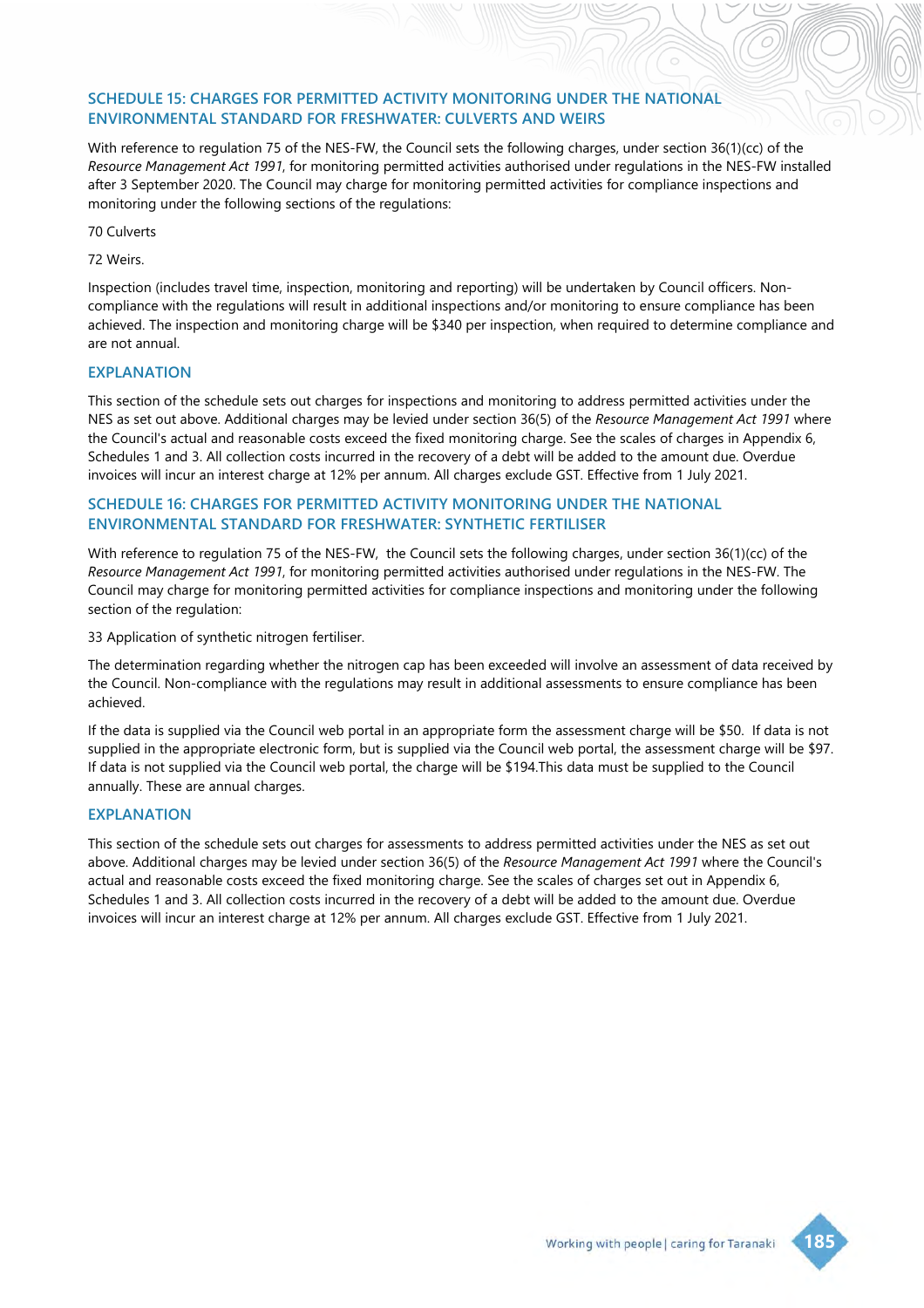# **Building Act Charging Policy**

# **Schedule of charges pursuant to the Building Act 2004**

# **DAM COMPLIANCE AND SAFETY**

| <b>Function</b>                                            | Deposit                                                                                                                                        | Additional hourly charge                                                                                                                       |
|------------------------------------------------------------|------------------------------------------------------------------------------------------------------------------------------------------------|------------------------------------------------------------------------------------------------------------------------------------------------|
| Project information audit<br>memorandum                    | Large Dam (above \$100,000 value)<br>\$1,060<br>Medium Dam (\$20,000 to \$100,000<br>value) \$842<br>Small Dam (\$0 to \$20,000 value) \$600   | Actual and reasonable costs based on<br>Appendix 1, Schedule 1-Scale of<br>charges for staff time.                                             |
| Lodge building warrant<br>of fitness                       | \$111                                                                                                                                          | Actual and reasonable costs based on<br>Appendix 1, Schedule 1-Scale of<br>charges for staff time. Actual and<br>reasonable for expert advice. |
| Amendment to<br>compliance schedule                        | \$111                                                                                                                                          | Actual and reasonable costs based on<br>Appendix 1, Schedule 1-Scale of<br>charges for staff time. Actual and<br>reasonable for expert advice. |
| Certificate of Acceptance                                  | Large Dam (above \$100,000 value)<br>\$4,269<br>Medium Dam (\$20,000 to \$100,000<br>value) \$2,158<br>Small Dam (\$0 to \$20,000 value) \$555 | Actual and reasonable costs based on<br>Appendix 1, Schedule 1-Scale of<br>charges for staff time. Actual and<br>reasonable for expert advice. |
| Lodge dam classification<br>(potential impact<br>category) | \$111                                                                                                                                          | Actual and reasonable costs based on<br>Appendix 1, Schedule 1-Scale of<br>charges for staff time. Actual and<br>reasonable for expert advice. |
| Lodge annual dam safety<br>compliance certificate          | \$111                                                                                                                                          | Actual and reasonable costs based on<br>Appendix 1, Schedule 1-Scale of<br>charges for staff time. Actual and<br>reasonable for expert advice. |
| Lodge dam safety<br>assurance programme                    | \$111                                                                                                                                          | Actual and reasonable costs based on<br>Appendix 1, Schedule 1-Scale of<br>charges for staff time. Actual and<br>reasonable for expert advice. |

## **EXPLANATION**

The charges are for the Council's actual and reasonable costs when carrying out functions under the *Building Act 2004* in relation to dams. The charge (in most cases) will be made up of a deposit and where required an additional charge, when the cost of performing the function exceeds the deposit by more than \$20. If the cost of performing the function is less than the deposit paid by more than \$20, a refund will be given.

The *Building Act* does not specify a particular procedure for the Council to follow when setting *Building Act* fees and charges. Charges under the *Building Act 2004* for performing any other function under the Act will be based on the staff charge our rates in Schedule 1. The Council has decided, for completeness and ease of reference, to include these charges in this Plan. All collection costs incurred in the recovery of a debt will be added to the amount due. Overdue invoices will incur an interest charge at 12% per annum. All charges are GST exclusive. Effective from 1 July 2021.